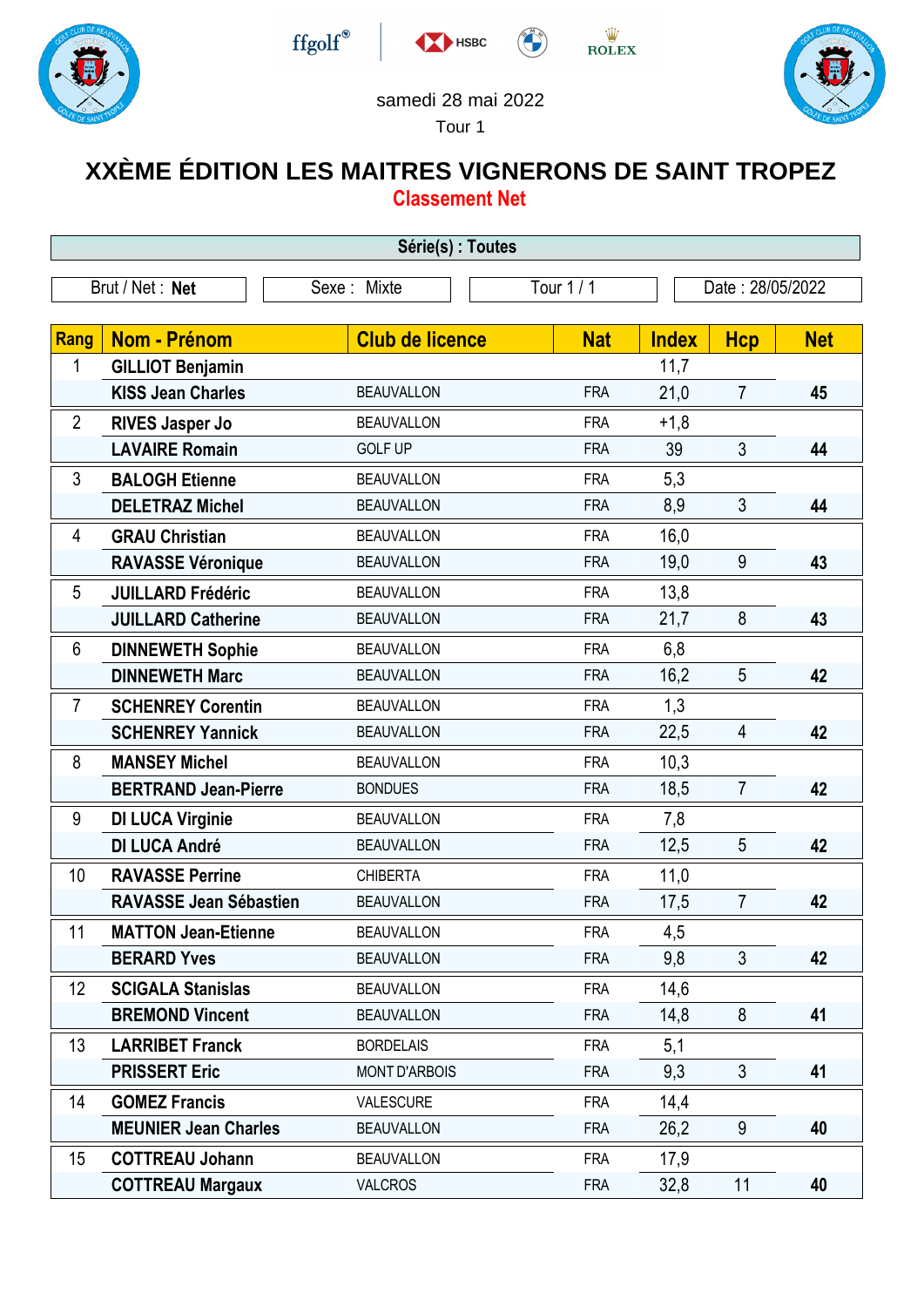| Rang | <b>Nom - Prénom</b>        | <b>Club de licence</b> | <b>Nat</b> | <b>Index</b> | <b>Hcp</b>      | <b>Net</b> |
|------|----------------------------|------------------------|------------|--------------|-----------------|------------|
| 16   | <b>CARRAFA Antonia</b>     | MARSEILLE SALET        | <b>FRA</b> | 4,0          |                 |            |
|      | <b>GASSIER A.Caroline</b>  | <b>BEAUVALLON</b>      | <b>FRA</b> | 14,0         | 4               | 40         |
| 17   | <b>HANEL Miroslav</b>      |                        |            | 15,0         |                 |            |
|      | <b>JANASKOVA Michaela</b>  |                        |            | 26,0         | 10              | 40         |
| 18   | <b>MICHEL François</b>     | <b>BEAUVALLON</b>      | <b>FRA</b> | 7,9          |                 |            |
|      | <b>OLIVON Agnés</b>        | <b>BEAUVALLON</b>      | <b>FRA</b> | 23,3         | 6               | 40         |
| 19   | <b>GANTOIS Olivier</b>     | <b>BEAUVALLON</b>      | <b>FRA</b> | 3,5          |                 |            |
|      | <b>PINDER Michel</b>       | <b>PACA</b>            | <b>FRA</b> | 38           | $6\phantom{.}6$ | 40         |
| 20   | <b>DELEVAL Sonia</b>       | <b>BEAUVALLON</b>      | <b>FRA</b> | 7,9          |                 |            |
|      | <b>GOYONS Patricia</b>     | <b>BEAUVALLON</b>      | <b>FRA</b> | 16,9         | $5\phantom{.0}$ | 40         |
| 21   | <b>AZZENA Simone</b>       | <b>BEAUVALLON</b>      | <b>FRA</b> | 14,6         |                 |            |
|      | <b>BENSADOUN Serge</b>     | <b>BEAUVALLON</b>      | <b>FRA</b> | 20,9         | 9               | 40         |
| 22   | <b>BOUMENDIL Thierry</b>   | <b>BEAUVALLON</b>      | <b>FRA</b> | 14,6         |                 |            |
|      | <b>DEBOUT Caroline</b>     | <b>BEAUVALLON</b>      | <b>FRA</b> | 15,8         | 8               | 40         |
| 23   | <b>ORIGET Jean-Bernard</b> | <b>BEAUVALLON</b>      | <b>FRA</b> | 12,8         |                 |            |
|      | <b>ORIGET Arthur</b>       | <b>BEAUVALLON</b>      | <b>FRA</b> | 54           | 9               | 39         |
| 24   | <b>MARTRES Elisabeth</b>   | <b>BEAUVALLON</b>      | <b>FRA</b> | 11,7         |                 |            |
|      | <b>GIRAUD Claire</b>       | PAU GOLF CLUB          | <b>FRA</b> | 16,6         | $\overline{7}$  | 39         |
| 25   | <b>DEMOL Fabien</b>        | <b>BEAUVALLON</b>      | <b>FRA</b> | 14,2         |                 |            |
|      | <b>MODINI Stéphane</b>     | <b>BEAUVALLON</b>      | <b>FRA</b> | 15,2         | 8               | 39         |
| 26   | <b>BERAUD Thierry</b>      | <b>BEAUVALLON</b>      | <b>FRA</b> | 9,4          |                 |            |
|      | <b>RISSO Patrick</b>       | <b>BEAUVALLON</b>      | <b>FRA</b> | 15,2         | 6               | 39         |
| 27   | <b>BOISSIER Victoire</b>   | <b>LYS CHANTILLY</b>   | <b>FRA</b> | 12,3         |                 |            |
|      | <b>EVRARD Anne</b>         | <b>LYS CHANTILLY</b>   | <b>FRA</b> | 14,2         | $6\phantom{.}$  | 38         |
| 28   | <b>FISZEL Alain</b>        | <b>BEAUVALLON</b>      | <b>FRA</b> | 11,6         |                 |            |
|      | <b>BRONNER Hervé</b>       | <b>BEAUVALLON</b>      | <b>FRA</b> | 18,4         | $\overline{7}$  | 38         |
| 29   | <b>GOYONS Nadine</b>       | <b>BEAUVALLON</b>      | <b>FRA</b> | 11,9         |                 |            |
|      | <b>GOYONS Maurice</b>      | <b>BEAUVALLON</b>      | <b>FRA</b> | 18,7         | $\overline{7}$  | 38         |
| 30   | <b>JETZER Sylvie</b>       | <b>BOULEAUX</b>        | <b>FRA</b> | 14,8         |                 |            |
|      | <b>MOOG Olivier</b>        | <b>GRAND-EST</b>       | <b>FRA</b> | 15,2         | 8               | 38         |
| 31   | <b>MARTINOLLE Guy</b>      | <b>BEAUVALLON</b>      | <b>FRA</b> | 12,3         |                 |            |
|      | <b>GRANDET Bertil</b>      | <b>GOLF UP</b>         | <b>FRA</b> | 17,6         | $\overline{7}$  | 38         |
| 32   | <b>GAY Alain</b>           | <b>BEAUVALLON</b>      | <b>FRA</b> | 17,7         |                 |            |
|      | <b>HANNECART Xavier</b>    | <b>BEAUVALLON</b>      | <b>FRA</b> | 24,0         | 11              | 38         |
| 33   | <b>DELEVAL Hervé</b>       | <b>BEAUVALLON</b>      | <b>FRA</b> | 11,9         |                 |            |
|      | <b>FRANGOS Nicos</b>       | <b>BEAUVALLON</b>      | <b>FRA</b> | 22,0         | 8               | 38         |
| 34   | <b>ROUGIE Philippe</b>     | <b>BEAUVALLON</b>      | <b>FRA</b> | 16,8         |                 |            |
|      | <b>POINT Freddy</b>        | <b>BEAUVALLON</b>      | <b>FRA</b> | 33,8         | 11              | 37         |
| 35   | <b>COLTHOFF Eduard</b>     | <b>BEAUVALLON</b>      | <b>FRA</b> | 12,1         |                 |            |
|      | <b>COLTHOFF Angélina</b>   | <b>BEAUVALLON</b>      | <b>FRA</b> | 15,3         | $\overline{7}$  | 37         |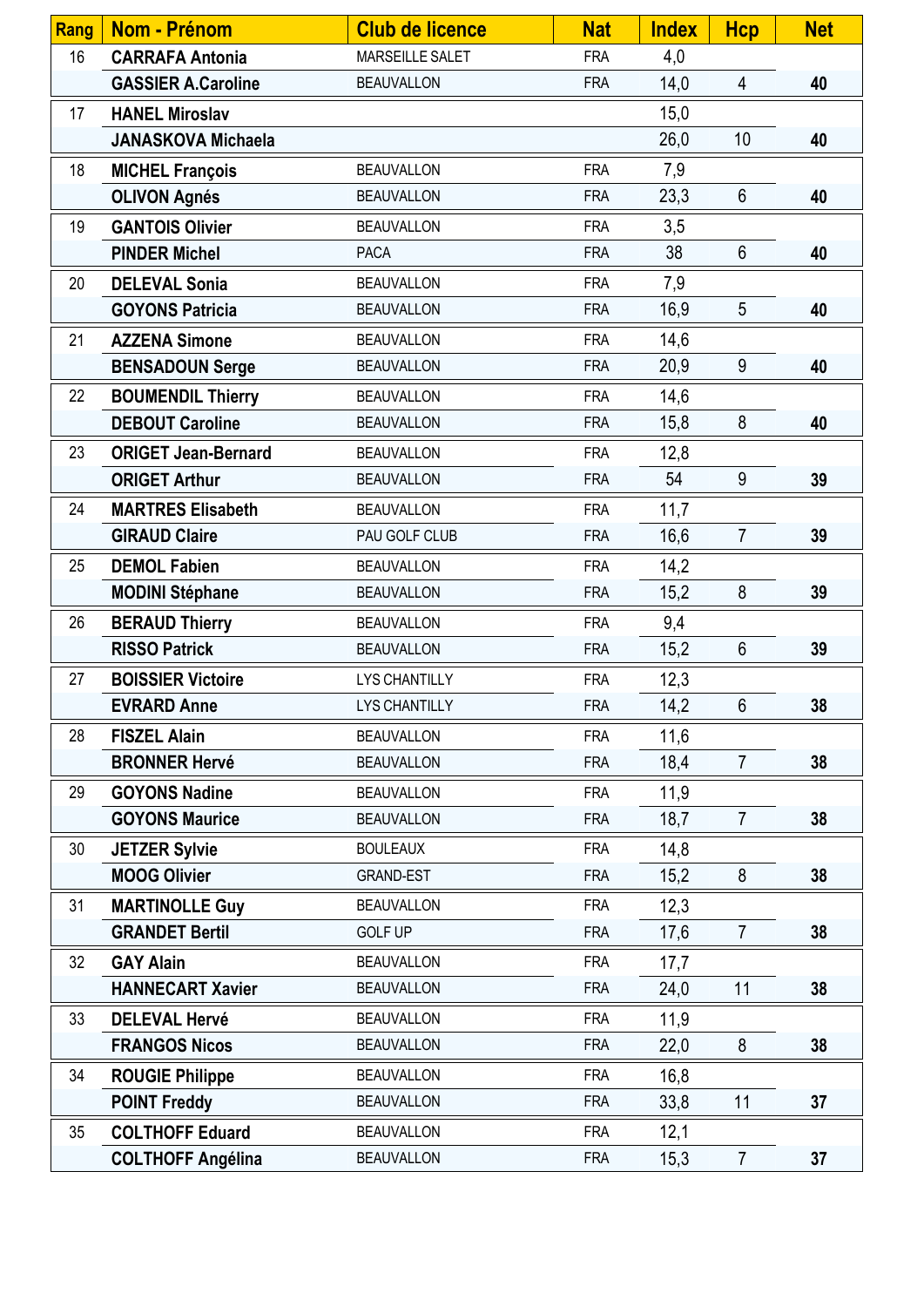| Rang | <b>Nom - Prénom</b>                         | <b>Club de licence</b> | <b>Nat</b> | <b>Index</b> | <b>Hcp</b>     | <b>Net</b> |
|------|---------------------------------------------|------------------------|------------|--------------|----------------|------------|
| 36   | <b>LAPEYRE Michel</b>                       | <b>BEAUVALLON</b>      | <b>FRA</b> | 8,4          |                |            |
|      | <b>MARAIS Marie Claude</b>                  | <b>BEAUVALLON</b>      | <b>FRA</b> | 54           | $\overline{7}$ | 37         |
| 37   | <b>MARTINEZ Stephane</b>                    | <b>CHAMPLONG</b>       | <b>FRA</b> | 14,0         |                |            |
|      | <b>GRIFONI Serge</b>                        | <b>BEAUVALLON</b>      | <b>FRA</b> | 16,4         | 8              | 37         |
| 38   | <b>CHOMARAT Henry</b>                       |                        |            | 19,2         |                |            |
|      | <b>CHOMARAT Simone</b>                      |                        |            | 19,3         | 10             | 37         |
| 39   | <b>DELSART Norbert</b>                      | <b>BEAUVALLON</b>      | <b>FRA</b> | 14,0         |                |            |
|      | <b>SAULNIER Serge</b>                       | <b>BEAUVALLON</b>      | <b>FRA</b> | 14,4         | 8              | 36         |
| 40   | <b>FLORI Jacques</b>                        | <b>BEAUVALLON</b>      | <b>FRA</b> | 19,5         |                |            |
|      | <b>KWIATKOWSKI Michel</b>                   | <b>BEAUVALLON</b>      | <b>FRA</b> | 20,0         | 11             | 36         |
| 41   | <b>TAVERNIER Eric</b>                       | <b>BEAUVALLON</b>      | <b>FRA</b> | 23,0         |                |            |
|      | <b>PENIGAUD Laurent</b>                     | <b>GOLF UP</b>         | <b>FRA</b> | 25,5         | 13             | 36         |
| 42   | <b>REINARZ Shelley</b>                      | <b>BEAUVALLON</b>      | <b>FRA</b> | 9,0          |                |            |
|      | <b>COTTREAU Camille</b>                     | <b>VALCROS</b>         | <b>FRA</b> | 13,9         | 5              | 36         |
| 43   | <b>CORTASSA Jean</b>                        | <b>BEAUVALLON</b>      | <b>FRA</b> | 17,6         |                |            |
|      | <b>BONARDELLO Roger</b>                     | <b>BEAUVALLON</b>      | <b>FRA</b> | 20,9         | 10             | 36         |
| 44   | <b>LEROY Denis</b>                          | CHASSIEU               | <b>FRA</b> | 18,9         |                |            |
|      | <b>PEQUEGNAT Lori</b>                       | <b>BEAUVALLON</b>      | <b>FRA</b> | 29,0         | 12             | 36         |
| 45   | <b>ARCHAMBAULT Jean André</b>               | <b>BEAUVALLON</b>      | <b>FRA</b> | 22,5         |                |            |
|      | <b>VILLENEUVE Jean</b>                      | <b>BEAUVALLON</b>      | <b>FRA</b> | 31,5         | 11             | 36         |
| 46   | <b>PILLON Jean Yves</b>                     | <b>BEAUVALLON</b>      | <b>FRA</b> | 17,4         |                |            |
|      | <b>AVET Dominique</b>                       | <b>BEAUVALLON</b>      | <b>FRA</b> | 27,1         | 11             | 35         |
| 47   | <b>MARUCHEAU DE CHANAUD Thi( ST GERMAIN</b> |                        | <b>FRA</b> | 12,1         |                |            |
|      | <b>MASSE Jean-Pierre</b>                    | <b>ST GERMAIN</b>      | <b>FRA</b> | 14,2         | $6\,$          | 35         |
| 48   | <b>ADLER Mona</b>                           | <b>BEAUVALLON</b>      | <b>FRA</b> | 18,5         |                |            |
|      | <b>ADLER Rolf</b>                           | <b>BEAUVALLON</b>      | <b>FRA</b> | 27,3         | 11             | 35         |
| 49   | <b>BRESEZ Brigitte</b>                      | <b>BEAUVALLON</b>      | <b>FRA</b> | 23,8         |                |            |
|      | <b>BRESEZ Guy</b>                           | <b>BEAUVALLON</b>      | <b>FRA</b> | 25,2         | 13             | 34         |
| 50   | <b>EBERLE Hilke</b>                         | <b>BEAUVALLON</b>      | <b>FRA</b> | 22,5         |                |            |
|      | <b>THOMAS Karin</b>                         | <b>BEAUVALLON</b>      | <b>FRA</b> | 22,5         | 11             | 34         |
| 51   | <b>QUIEVY Dominique</b>                     | <b>BRIGODE</b>         | <b>FRA</b> | 13,8         |                |            |
|      | <b>QUIEVY Christian</b>                     | <b>BRIGODE</b>         | <b>FRA</b> | 22,3         | 9              | 34         |
| 52   | <b>KISS EMMA</b>                            |                        |            | 8,6          |                |            |
|      | <b>KISS Anne</b>                            | <b>BEAUVALLON</b>      | <b>FRA</b> | 26,7         | $\overline{7}$ | 33         |
| 53   | <b>PAVILLON Françoise</b>                   | <b>BEAUVALLON</b>      | <b>FRA</b> | 19,7         |                |            |
|      | <b>FAYOUX Marc</b>                          | <b>BEAUVALLON</b>      | <b>FRA</b> | 26,1         | 11             | 32         |
| 54   | PASERO-ONNAINTY Marie Noell BEAUVALLON      |                        | <b>FRA</b> | 26,6         |                |            |
|      | <b>SPRIET Jacques</b>                       | <b>BEAUVALLON</b>      | <b>FRA</b> | 39           | 14             | 32         |
| 55   | <b>DEFOND Olivier</b>                       | <b>PACA</b>            | <b>FRA</b> | 13,5         |                |            |
|      | <b>DEBREUX Jeanne</b>                       | <b>BEAUVALLON</b>      | <b>FRA</b> | 24,5         | 9              | 32         |